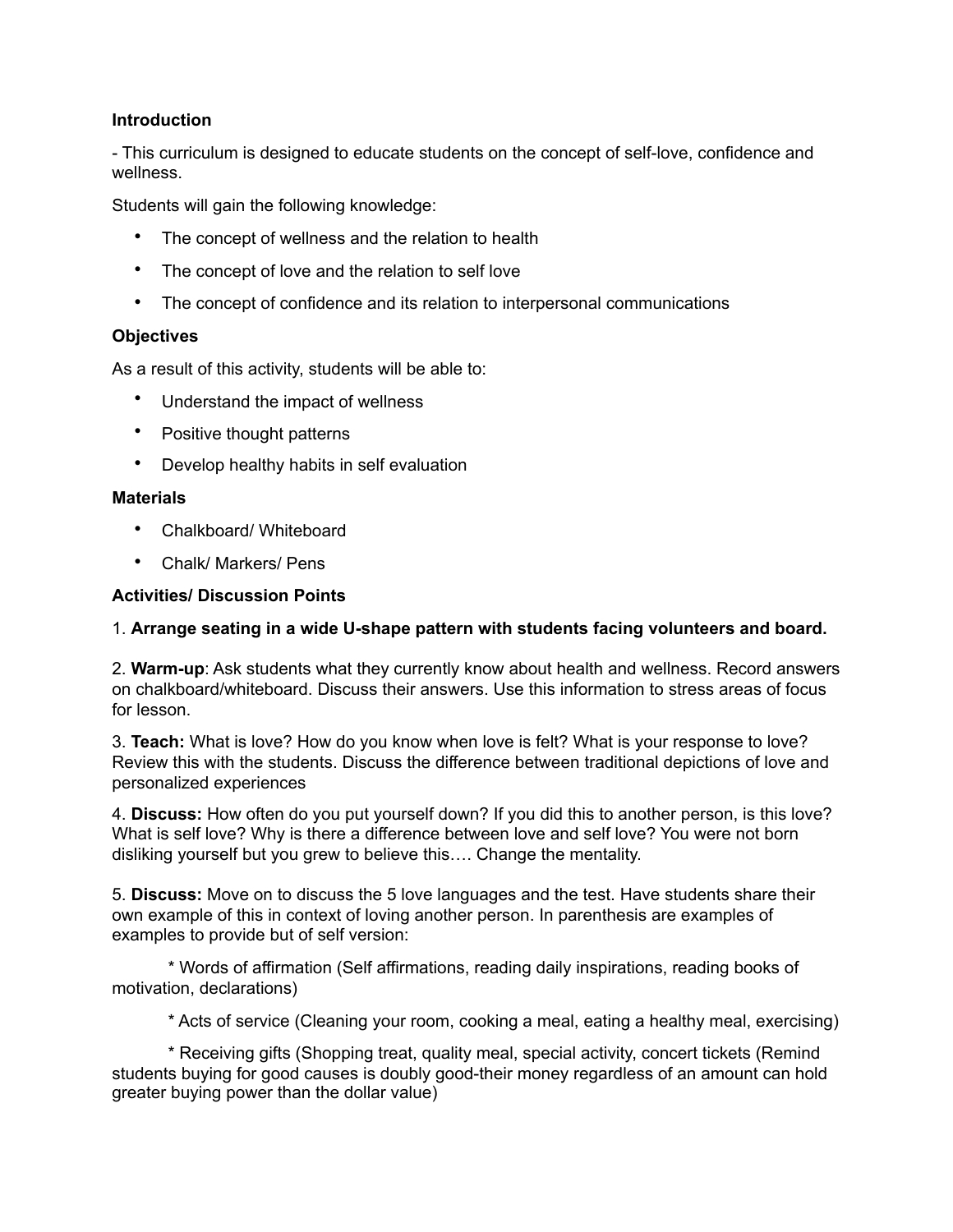- \* Quality time (Facial, massage, acupuncture, meditation, exercising)
- \* Physical touch (Massage, facial, stretching, exfoliating/lotioning, playing with animals)
- 6. **Discuss:** Go through the following questions:
	- What do you value?
	- How often do you show this value to yourself?

 - Do you value loving yourself as much as loving others? Stress why loving yourself comes first in any healthy relationship

- \* Self Respect
- \* Speak your truth
- \* Understanding what you need without insecurity

7. **Highlight:** Self love is not vanity, it is not arrogance, it is not boastful. It is self fulfillment to understand ones worth and ones value

8. **Discuss:** Positive Mental Health. Practice self love can help…

- Increase confidence
- Decrease anxiety
- Decrease depression
- Increase optimism
- Reduce stress
- Develop healthy patterns
- 9. **Discuss:** Positive steps to achieve self love
	- Be honest with yourself. Accept yourself flaws and all. Where you see flaws, work to improve them; don't hide from them.
	- Be kind to yourself. You're your own toughest critic but don't be so tough- everyone makes mistakes. Forgive yourself.
	- Practice self care techniques; establish a routine
	- Determine your boundaries and stick to them.
	- **Meditation**
	- Write a grateful list
	- No comparisons.
	- Take care of your body
	- **Spirituality**
	- Let things go.